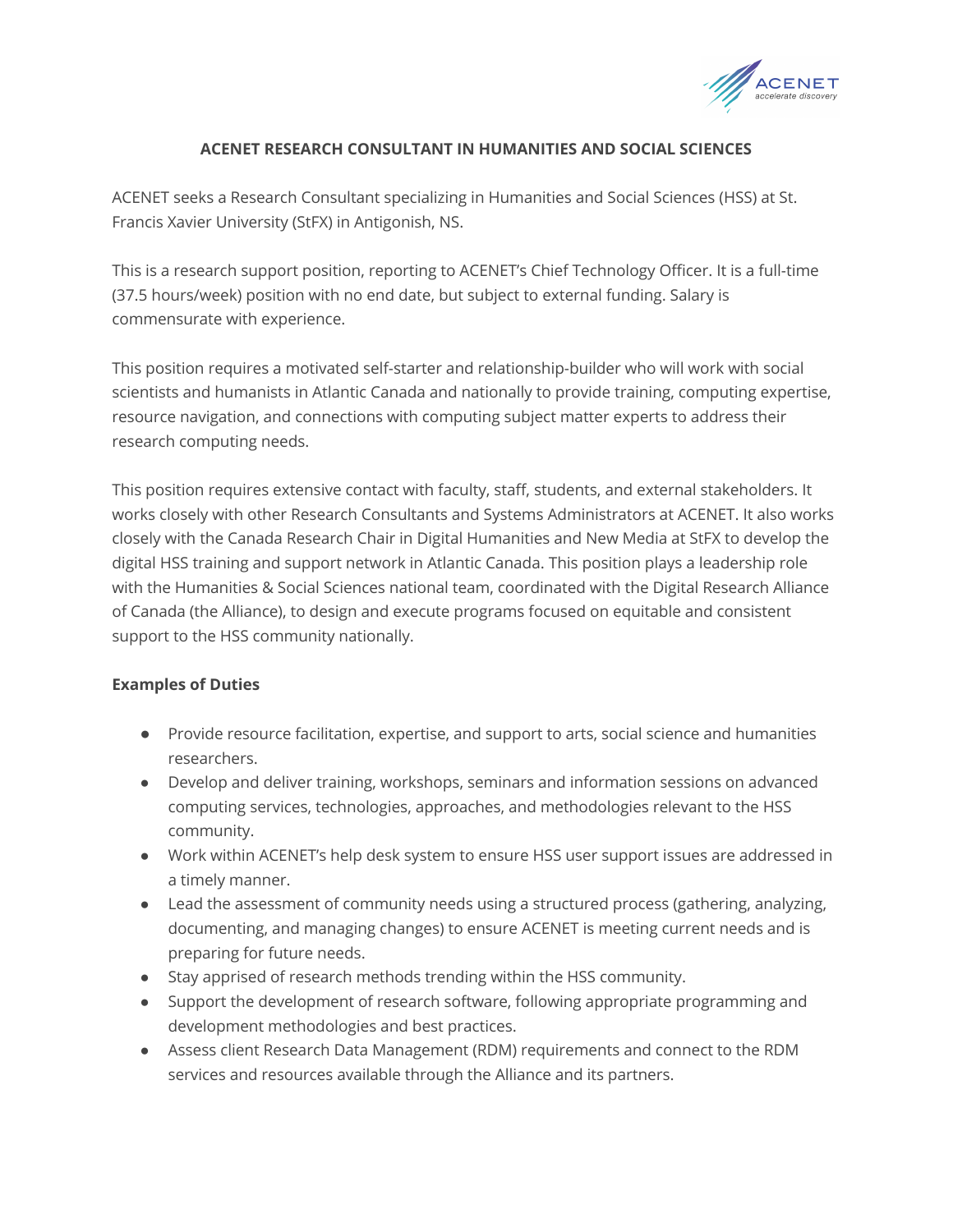

- Ensure visibility and awareness of cybersecurity and sensitive data considerations in services supporting the humanities and social sciences research community.
- Write and maintain documentation in accordance with prescribed standards.
- Build and maintain positive working relationships, collaborating with others to achieve client objectives.
- Communicate with stakeholders of varying technical ability and subject matter expertise.
- Provide technical expertise, training and consultation to researchers and staff.
- Perform other related duties as required.

# **Background and Skills**

The ideal candidate will have a graduate degree in an HSS discipline with a strong technical proficiency applying computing and other digital tools. Consideration will be given to graduate degrees in other disciplines when accompanied by demonstrated enthusiasm and experience working within the HSS community.

The incumbent must have:

- Demonstrated technical proficiency applying digital solutions;
- Excellent written and verbal English communication skills and ability to facilitate discussions;
- Ability to plan and carry out multiple tasks and projects, prioritize and organize effectively, work under pressure and meet established timelines;
- Ability to work both independently and in a team environment with minimal supervision;
- Demonstrated ability to learn technical skills on short notice to either support researchers directly or train them to support themselves;
- A strong client-focused work ethic; and
- Experience in an academic research environment.

The following skills or experience will be considered assets:

- Deep familiarity with the research practices of at least one HSS discipline and strong familiarity with others;
- Expert knowledge of data management, storage, backup and recovery;
- Experience with HPC and advanced research computing;
- Experience preparing and delivering tutorials, workshops, lectures and seminars;
- Ability to work with Linux operating systems;
- Experience in database design (relational or graph), OCR, XML, XHTML, XSLT, xQuery, SPARQL, and/or SQL;
- Broad knowledge and demonstrated experience in several programming languages (such as Python, R, Ruby, Javascript, etc.) and version control;
- Experience using cloud technologies;
- Bilingualism in French